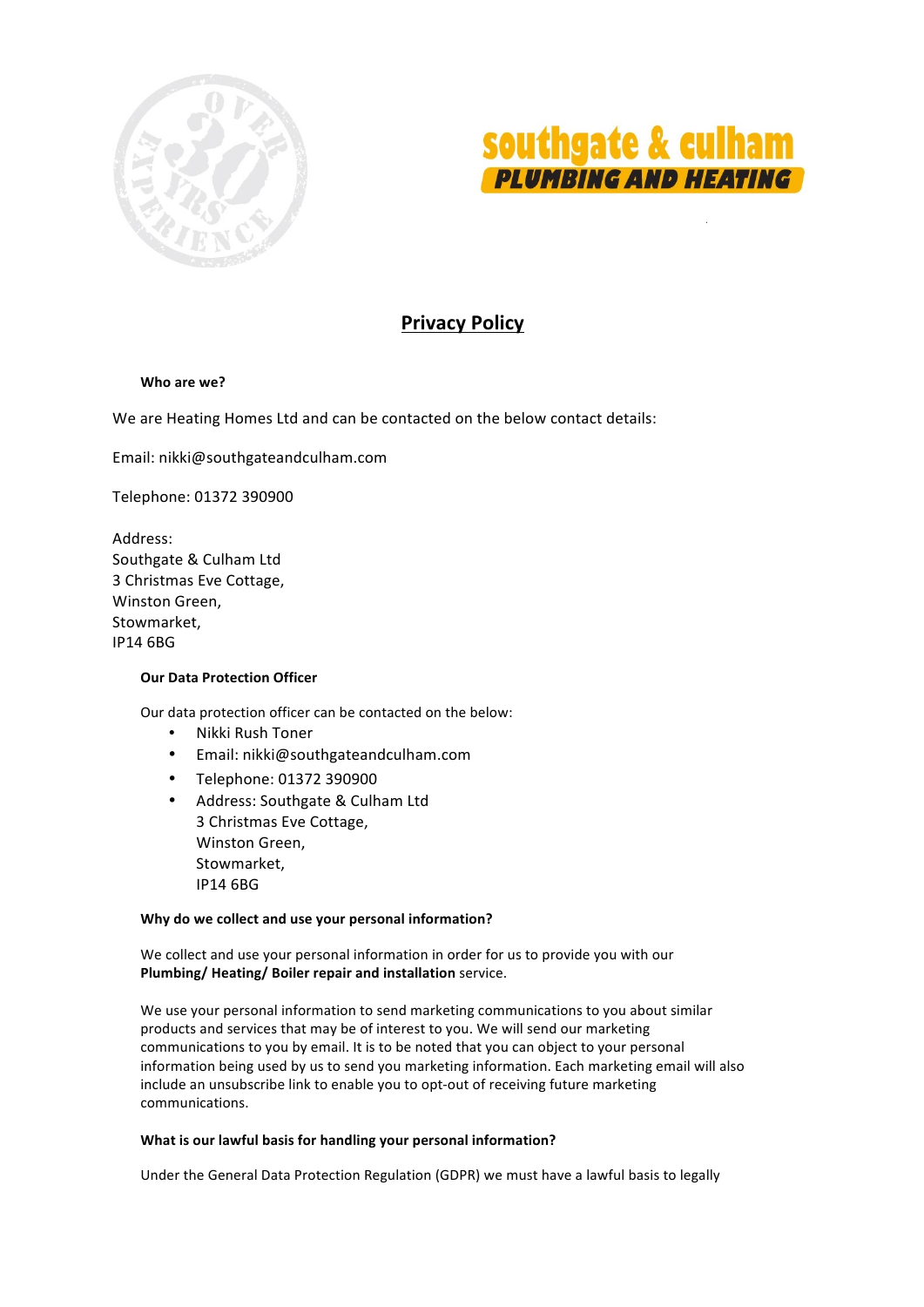



handle your personal information. The lawful basis that we rely upon are as follows:

- 1. Contract to take steps, at your request, to enter into a contract to fulfil your order and to perform our obligation under the contract (i.e. to deliver your order);
- 2. Legal obligation to share personal information with law enforcement agencies and regulatory bodies if required to do so by law;
- 3. Legitimate interests  $-$  to use your personal information to send you marketing communications about similar products/services in the future, to share your personal information with third party professional service providers that we engage and to share your personal information with our successor(s) in the event of a merger or acquisition.

# **What happens if I do not provide my personal information?**

We need your personal information in order to provide our **Plumbing/ Heating/ Boiler repair** and installation services to you. If we do not collect your personal information, we will not be able to provide our services to you.

# **Who will we share your personal information with?**

We will share your personal information with **Novuna Personal Finance**

We may share your personal information with law enforcement agencies, fraud prevention agencies and regulatory bodies such as the FCA and HMRC when required to do so by law.

We may engage the services of professional advisers such as compliance consultants, lawyers and accountants who may be given access to your personal information in order to provide their services to us. We will ensure that your personal information is protected by obtaining a written undertaking of confidentiality from the professional service providers.

In the event that we are subject to a merger or acquisition we may share your personal information with the organisation(s) that acquire or merge with our business and/or their professional advisers in the course of the acquisition or merger transaction and thereafter. In such circumstances the latter organisation will be required to use your personal information in the same ways described in this privacy policy. 

# **How long will we store your personal information?**

We will store your personal information for up to six years from ceasing to be our client. This is to enable us to refer to our records in the unlikely event that you want to lodge a complaint against us within six years.